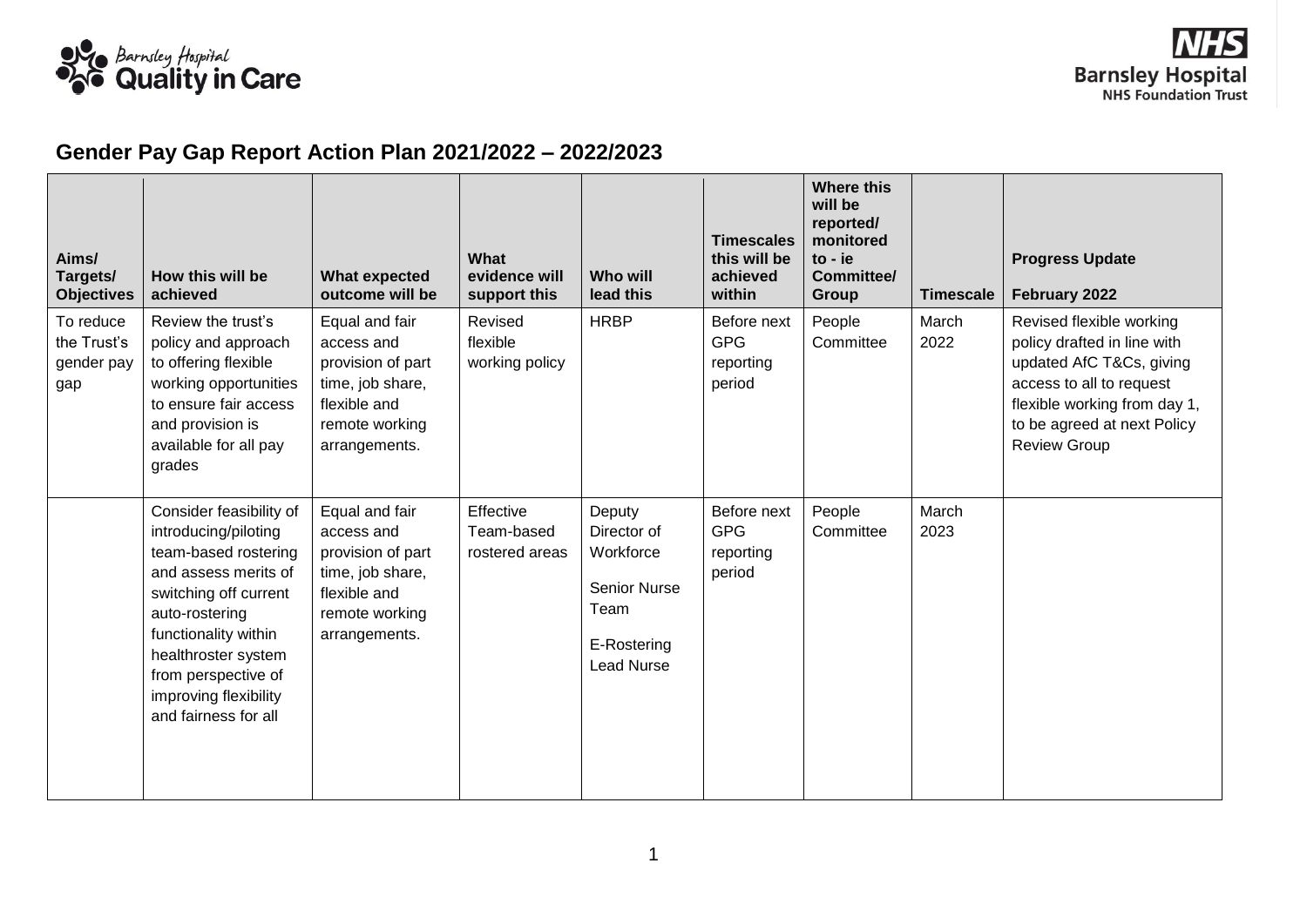

| Aims/<br>Targets/<br><b>Objectives</b> | How this will be<br>achieved                                                                                                                                                                                                                                                                                                                   | <b>What expected</b><br>outcome will be                                                                                  | What<br>evidence will<br>support this                                   | Who will<br>lead this                             | <b>Timescales</b><br>this will be<br>achieved<br>within | <b>Where this</b><br>will be<br>reported/<br>monitored<br>$to -ie$<br>Committee/<br>Group | <b>Timescale</b> | <b>Progress Update</b><br>February 2022 |
|----------------------------------------|------------------------------------------------------------------------------------------------------------------------------------------------------------------------------------------------------------------------------------------------------------------------------------------------------------------------------------------------|--------------------------------------------------------------------------------------------------------------------------|-------------------------------------------------------------------------|---------------------------------------------------|---------------------------------------------------------|-------------------------------------------------------------------------------------------|------------------|-----------------------------------------|
|                                        | Develop practical<br>support guides for<br>managers and staff to<br>proactively have<br>conversations and<br>manage requests for<br>flexible working.<br>Offer focussed<br>support and guidance<br>for leaders managing<br>and developing<br>remote teams and<br>geographically<br>dispersed teams over<br>the longer- term post-<br>pandemic. | Equal and fair<br>access and<br>provision of part<br>time, job share,<br>flexible and<br>remote working<br>arrangements. | Flexible<br>working<br>Toolkits,<br>Remote team-<br>working<br>Guidance | Deputy<br>Director of<br>Workforce<br><b>HRBP</b> | Before next<br><b>GPG</b><br>reporting<br>period        | People<br>Committee                                                                       | Sept 2022        |                                         |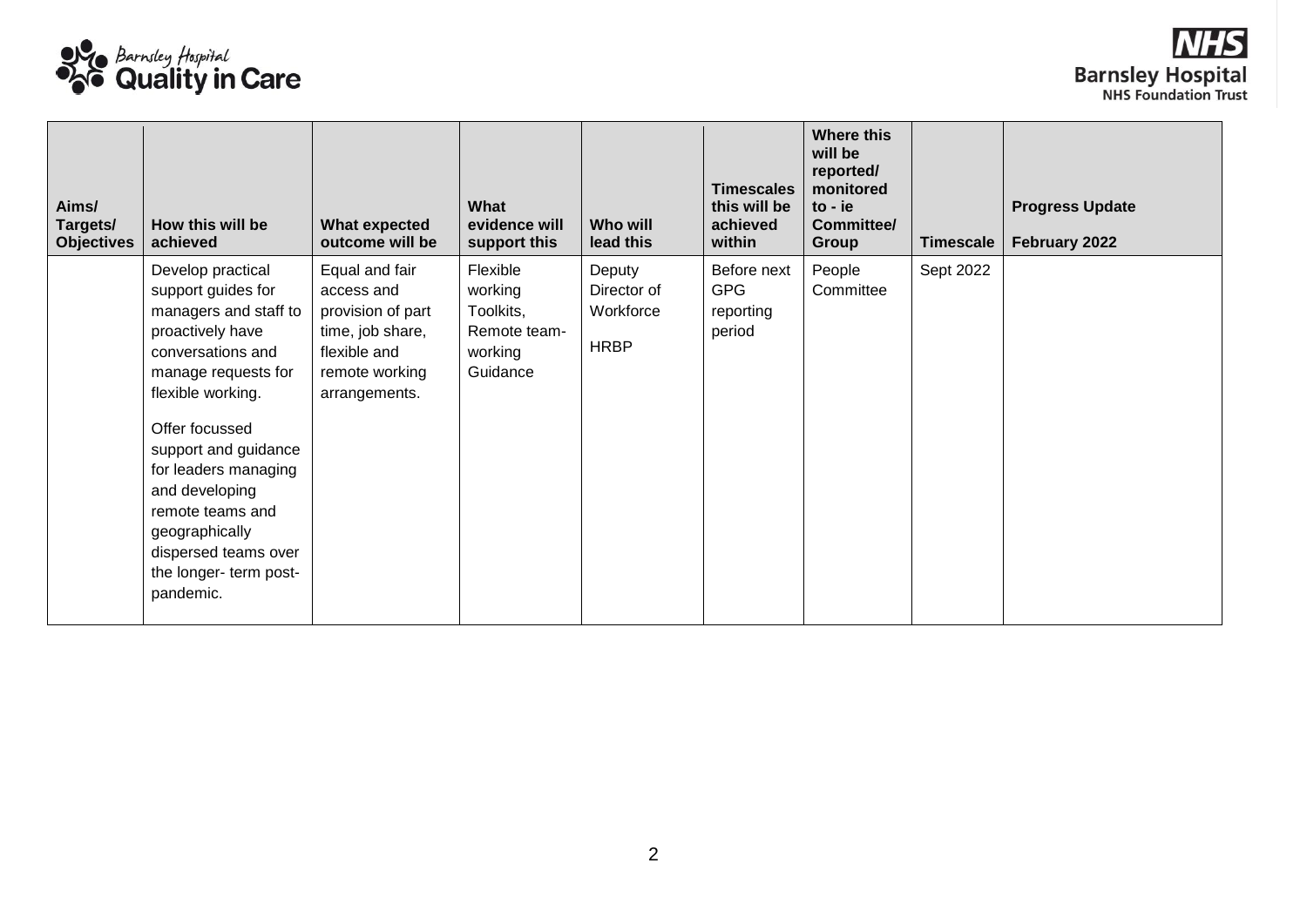

| Aims/<br>Targets/<br><b>Objectives</b> | How this will be<br>achieved                                                                                                                                                       | <b>What expected</b><br>outcome will be                                                                                  | What<br>evidence will<br>support this                                                                                                                 | Who will<br>lead this     | <b>Timescales</b><br>this will be<br>achieved<br>within | <b>Where this</b><br>will be<br>reported/<br>monitored<br>$to -ie$<br>Committee/<br>Group | <b>Timescale</b> | <b>Progress Update</b><br>February 2022 |
|----------------------------------------|------------------------------------------------------------------------------------------------------------------------------------------------------------------------------------|--------------------------------------------------------------------------------------------------------------------------|-------------------------------------------------------------------------------------------------------------------------------------------------------|---------------------------|---------------------------------------------------------|-------------------------------------------------------------------------------------------|------------------|-----------------------------------------|
|                                        | Increase and<br>showcase flexible<br>working<br>arrangements in the<br>Trust, target staff<br>groups or work areas<br>under-represented to<br>create a flexible<br>working culture | Equal and fair<br>access and<br>provision of part<br>time, job share,<br>flexible and<br>remote working<br>arrangements. | Regular<br>comms<br>including<br>Director<br>briefings on<br>flex working<br>culture linking<br>to health &<br>wellbeing<br>programme<br>and branding | <b>HRBP</b><br>Comms Lead | Before next<br><b>GPG</b><br>reporting<br>period        | People<br>Committee                                                                       | Dec 2022         |                                         |
|                                        | Learn from other NHS<br>organisations best<br>practice case studies<br>on flex working                                                                                             | Equal and fair<br>access and<br>provision of part<br>time, job share,<br>flexible and<br>remote working<br>arrangements  | Best practice<br>shared<br>learning from<br>case studies                                                                                              | <b>HRBP</b>               | Before next<br><b>GPG</b><br>reporting<br>period        | People<br>Committee                                                                       | <b>June 2022</b> |                                         |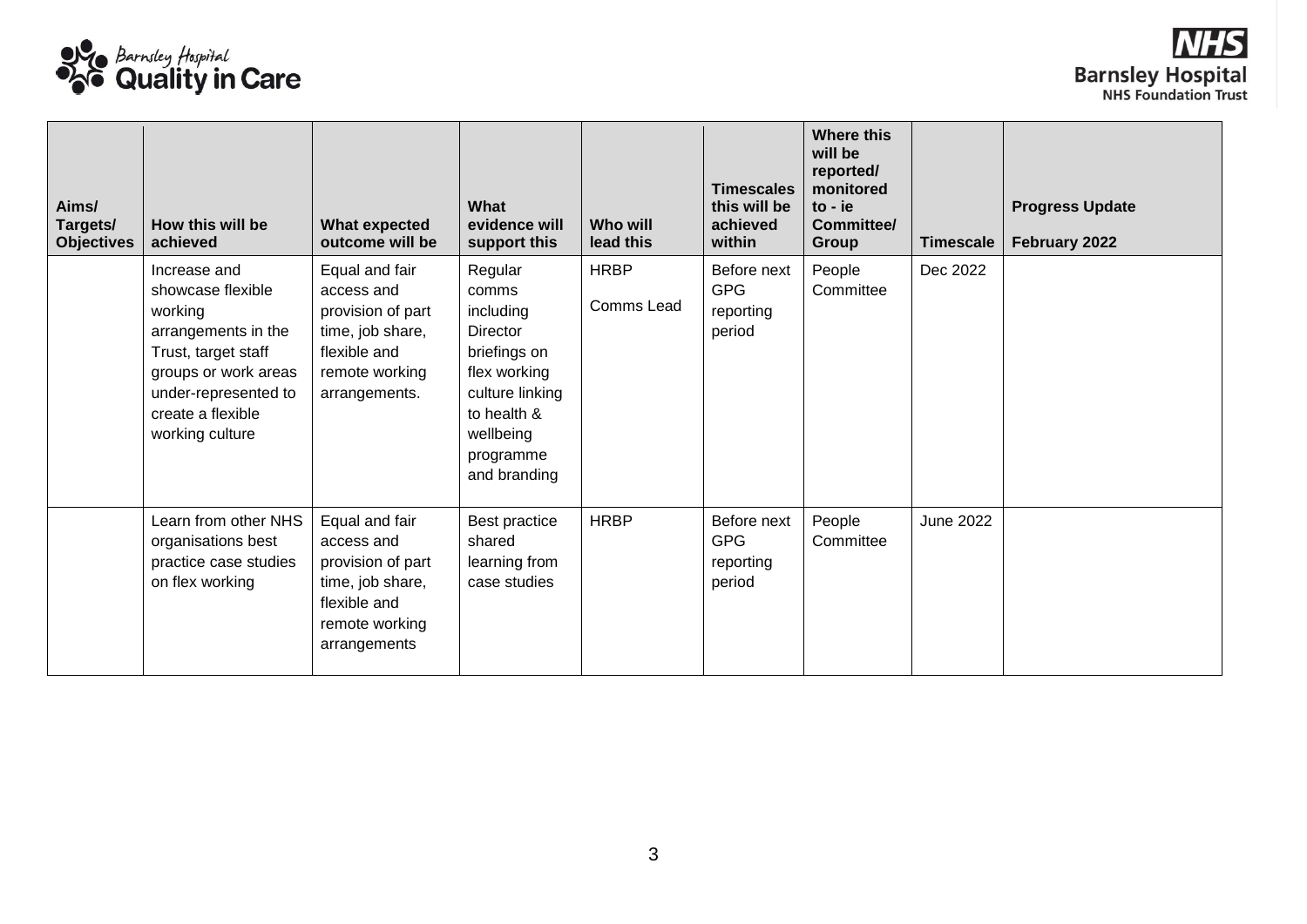

| Aims/<br>Targets/<br><b>Objectives</b> | How this will be<br>achieved                                                                                                                                                                 | <b>What expected</b><br>outcome will be                                                                                 | What<br>evidence will<br>support this                               | <b>Who will</b><br>lead this                        | <b>Timescales</b><br>this will be<br>achieved<br>within | <b>Where this</b><br>will be<br>reported/<br>monitored<br>$to -ie$<br>Committee/<br>Group | <b>Timescale</b> | <b>Progress Update</b><br>February 2022                                                                               |
|----------------------------------------|----------------------------------------------------------------------------------------------------------------------------------------------------------------------------------------------|-------------------------------------------------------------------------------------------------------------------------|---------------------------------------------------------------------|-----------------------------------------------------|---------------------------------------------------------|-------------------------------------------------------------------------------------------|------------------|-----------------------------------------------------------------------------------------------------------------------|
|                                        | Use employee self-<br>service and manager<br>self-service<br>functionality in ESR<br>following roll-out, to<br>receive, record and<br>report on flexible<br>working requests and<br>outcomes | Equal and fair<br>access and<br>provision of part<br>time, job share,<br>flexible and<br>remote working<br>arrangements | Reporting of<br>flexible<br>working<br>numbers and<br>arrangements. | Workforce<br>Planning and<br>Information<br>Manager | Before next<br><b>GPG</b><br>reporting<br>period        | People<br>Committee                                                                       | March<br>2023    |                                                                                                                       |
|                                        | Identify and increase<br>recognition and<br>support for staff who<br>are carers to identify<br>what issues they face                                                                         | Increased<br>recognition and<br>support for staff<br>who are carers                                                     | <b>Revised carers</b><br>leave policy                               | <b>HRBP</b>                                         | Before next<br><b>GPG</b><br>reporting<br>period        | People<br>Committee                                                                       | March<br>2022    | Increased carers leave<br>provision in revised family<br>friendly policy drafted to go<br>to next Policy Review Group |
|                                        | Identify and increase<br>recognition and<br>support for staff who<br>are carers to identify<br>what issues they face                                                                         | Set up peer<br>support group and<br>access to<br>resources and<br>information for<br>staff who are<br>carers            | Working<br>Carers support<br>group                                  | Head of<br>Inclusion and<br>Wellbeing               | Before next<br><b>GPG</b><br>reporting<br>period        | People<br>Committee                                                                       | May 2022         |                                                                                                                       |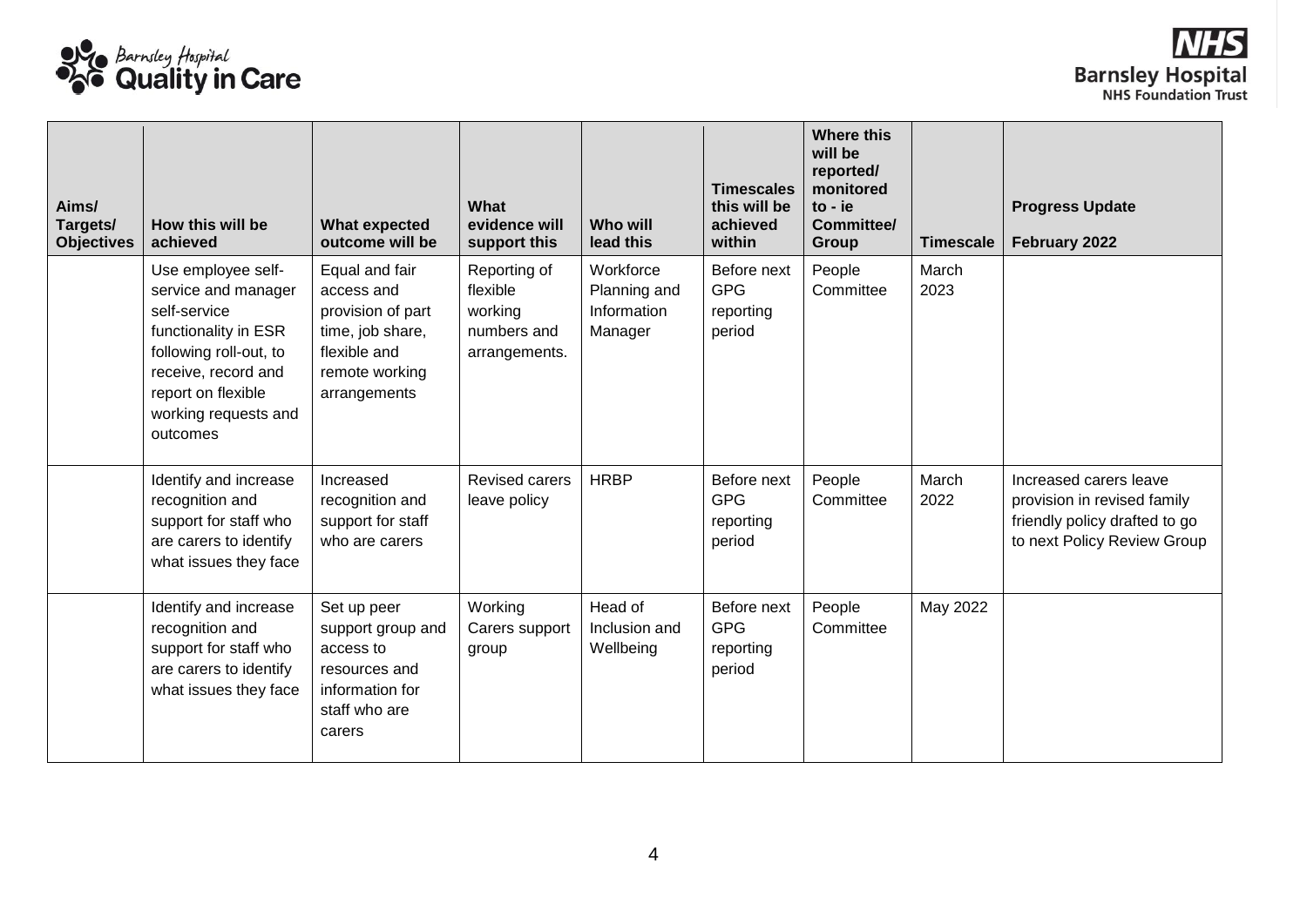

| Aims/<br>Targets/<br><b>Objectives</b> | How this will be<br>achieved                                                                                         | What expected<br>outcome will be                                                                                   | What<br>evidence will<br>support this                                                                                                                                    | Who will<br>lead this                             | <b>Timescales</b><br>this will be<br>achieved<br>within | <b>Where this</b><br>will be<br>reported/<br>monitored<br>$to -ie$<br><b>Committee/</b><br>Group | <b>Timescale</b> | <b>Progress Update</b><br>February 2022 |
|----------------------------------------|----------------------------------------------------------------------------------------------------------------------|--------------------------------------------------------------------------------------------------------------------|--------------------------------------------------------------------------------------------------------------------------------------------------------------------------|---------------------------------------------------|---------------------------------------------------------|--------------------------------------------------------------------------------------------------|------------------|-----------------------------------------|
|                                        | Identify and increase<br>recognition and<br>support for staff who<br>are carers to identify<br>what issues they face | Profile and<br>analysis of staff<br>who are working<br>carers and their<br>needs & support in<br>work is in place. | Use of ESR<br>functionality to<br>enable an<br>employee to<br>add a working<br>carer<br>competency<br>and a working<br>carer passport<br>holder<br>competency in<br>ESR. | Workforce<br>Planning &<br>Information<br>Manager | Before next<br><b>GPG</b><br>reporting<br>period        | People<br>Committee                                                                              | June 2022        |                                         |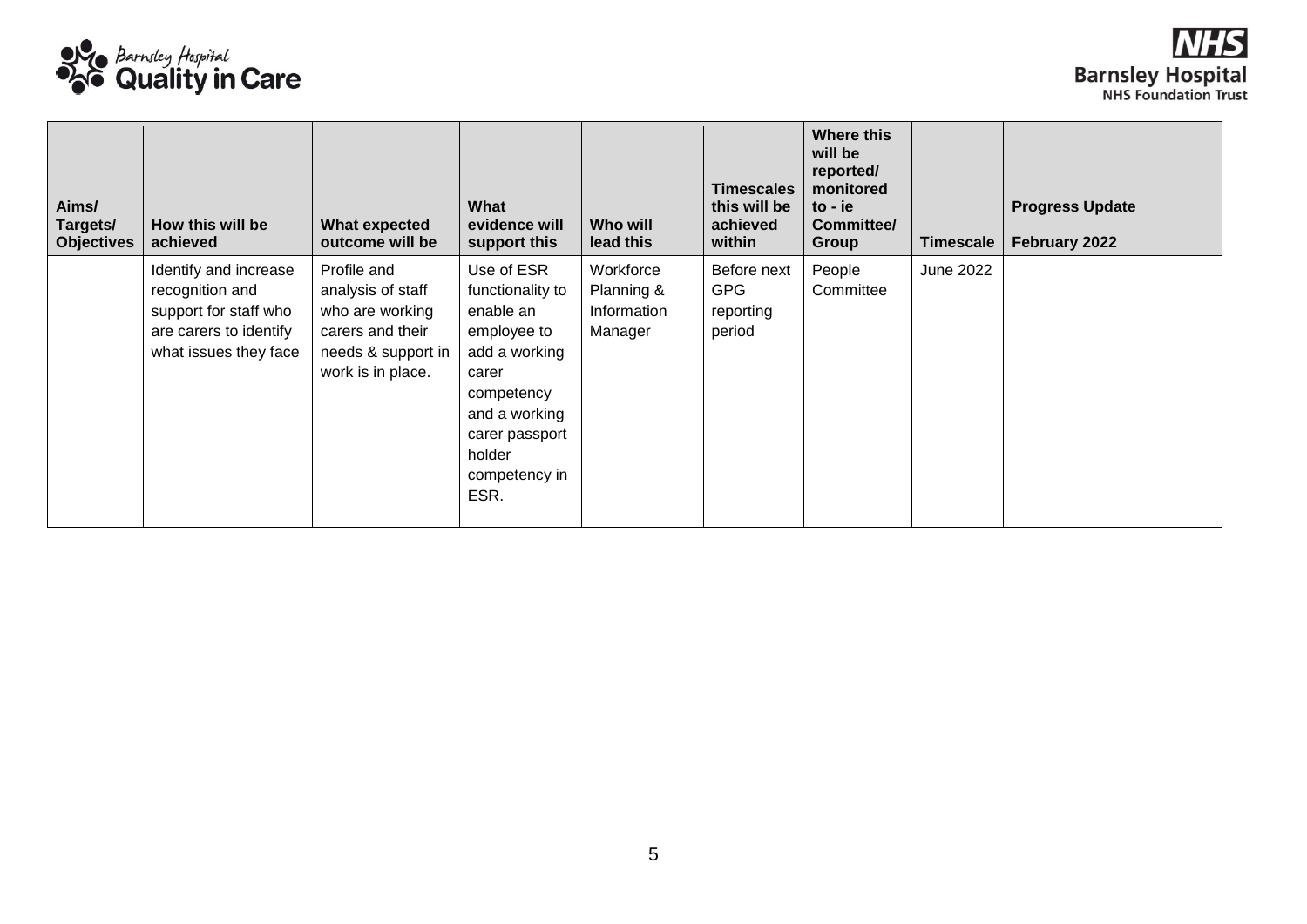

| Aims/<br>Targets/<br><b>Objectives</b> | How this will be<br>achieved                                                                                                                                                                    | <b>What expected</b><br>outcome will be                                                                                                                                                                                   | What<br>evidence will<br>support this                                                                                                  | <b>Who will</b><br>lead this         | <b>Timescales</b><br>this will be<br>achieved<br>within | <b>Where this</b><br>will be<br>reported/<br>monitored<br>$to -ie$<br>Committee/<br>Group | <b>Timescale</b> | <b>Progress Update</b><br>February 2022                                                                                                                                                                                                                                                                                                                                                                                                                                                                                                                                                       |
|----------------------------------------|-------------------------------------------------------------------------------------------------------------------------------------------------------------------------------------------------|---------------------------------------------------------------------------------------------------------------------------------------------------------------------------------------------------------------------------|----------------------------------------------------------------------------------------------------------------------------------------|--------------------------------------|---------------------------------------------------------|-------------------------------------------------------------------------------------------|------------------|-----------------------------------------------------------------------------------------------------------------------------------------------------------------------------------------------------------------------------------------------------------------------------------------------------------------------------------------------------------------------------------------------------------------------------------------------------------------------------------------------------------------------------------------------------------------------------------------------|
|                                        | Develop and refine<br>the Trust's approach<br>to talent management<br>and succession<br>planning to help<br>support career<br>progression and the<br>Trust's ability to fill<br>critical roles. | Identification of top<br>talent and their<br>access to<br>leadership<br>development<br>programmes,<br>structured career<br>coaching<br>conversations,<br>work shadowing<br>opportunities, work<br>mentors and<br>coaches. | A plan<br>outlining the<br>Trust's<br>approach for<br>developing a<br>structured<br>talent and<br>succession<br>management<br>process. | Head of<br>Learning &<br>Development | Before next<br><b>GPG</b><br>reporting<br>period        | People<br>Committee                                                                       | March<br>2022    | Current talent management<br>delegates and various<br>leadership programmes<br>running including new ICS<br>compassionate leadership<br>and RCN clinical leadership<br>courses.<br>L&D held register of internal<br>work mentors and coaches<br>and staff access to external<br>NE&Y coaching register<br>Out for expressions of<br>interest for new level 5<br>apprenticeship coaching<br>qualification<br>Recruitment on-going for<br>appointment of new Assoc<br>Director of Organisational<br>Development to take forward<br>talent management and<br>leadership development<br>strategy. |